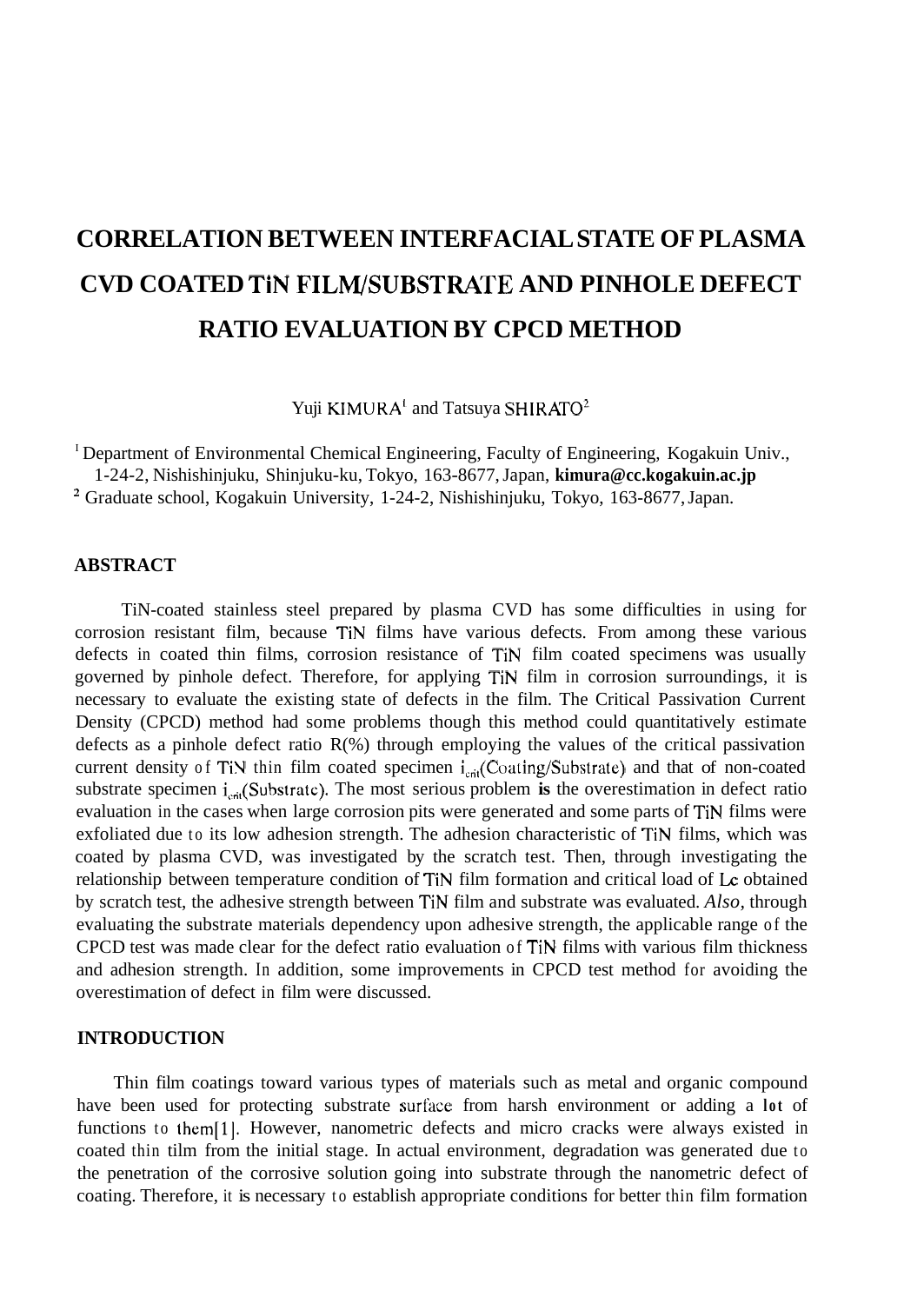with fewer defects.

TiN coated stainless steel prepared by plasma CVD has some difficulties in using for corrosion resistant film, because TiN films have various defects. From among these various defects in coated thin films, corrosion resistance of TiN film coated specimens was usually governed by pinhole defect. Therefore, for applying TiN film in corrosion surroundings, it is necessary to evaluate the existing state of defects in the film. The Critical Passivation Current Density (CPCD) method<sup>[2]</sup>-[4] had some problems though this method could quantitatively estimate defects as a pinhole defect ratio  $R(\%)$  through employing the values of the critical passivation current density of TiN thin film coated specimen i<sub>crit</sub>(Coating/Substrate) and that of non-coated substrate specimen  $i_{\rm crit}$ (Substrate). The most serious problem is the overestimation in defect ratio evaluation in the cases when large corrosion pits were generated and some parts of TiN films were exfoliated due to its low adhesion strength[5] and high residual stress.

Therefore in this study, the adhesion characteristic of TiN tilms, which was coated by plasma CVD, was investigated by the scratch test. Then, through investigating the relationship between temperature condition of TiN film formation and critical load of **Lc** obtained by scratch test, the adhesive strength between TiN film and substrate was evaluated. Also, through evaluating the substrate materials dependency upon adhesive strength, the applicable range of the CPCD test was made clear for the defect ratio evaluation of TiN films with various film thickness and adhesion strength.

defect in tilm are discussed. In addition, some improvements in CPCD test method for avoiding the overestimation of

#### **EXPERIMENTAL PROCEDURES**

#### *Specimen*

The specimen used in this study was  $0.6 - 4.4 \mu$ m thick TiN thin film specimen coated on **AISI** 304 and 440C stainless steels and **SKD** 61 by plasma CVD method. Table 1 showed conditions of film formation by plasma CVD method.  $500^{\circ}$ C and  $900^{\circ}$ C were mainly selected as the substrate temperatures for film formation.  $2\mu$ m thick lilm coated specimen was prepared under each film formation conditions, and also for AISI 304 substrate  $0.6 \mu$ m,  $1.5 \mu$ m,  $2.4 \mu$ m and  $4.4 \mu$ m thick TiN film specimens were prepared. Then, the examinations of the crystal structure of deposited thin tilms were conducted by XRD.

| Table I Conditions of Thy Coating by piasma C V D |                   |                             |  |  |
|---------------------------------------------------|-------------------|-----------------------------|--|--|
| Pressure [Pa]                                     |                   | 106.7                       |  |  |
| Substrate temperature $[$ <sup>°</sup> C $]$      |                   | 500                         |  |  |
|                                                   |                   | [700 (AISI 3040nly)]<br>900 |  |  |
| <b>RF</b> power                                   |                   | 400                         |  |  |
| Gas flow [vol.%]                                  | $N_{2}$           | 83.5                        |  |  |
|                                                   | $H_2$             | 13.0                        |  |  |
|                                                   | TiCl <sub>4</sub> | 3.5                         |  |  |

**Table 1 Conditions ofTiN coating by plasma CVD** 

### **Critical Passivation Current Density(CPCD) method**

Specimen which can be applicable to this evaluation method is coated thin ceramic tilms with few  $\mu$ m thickness made by dry processes such as PVD and CVD.

Critical passivation current density i  $_{\text{crit}}[2]-[4]$  is measured in 0.5 mol / 1 -  $H_2SO_4$  + 0.05 mol / 1 - KSCN aqueous solution of 25°C through sweeping potential from - 0.45 V to  $\pm$  0.40 V(vs. Ag/AgCI, 3.33 mol/l-KCl) with sweep rate of 20 mV/min. Electrochemical measurement by three electrodes methods was conducted after deaeration treatment of KSCN solution more than one hour using  $N_2$  gas. And then the defect ratio of thin film  $R[\%]$  is evaluated from the following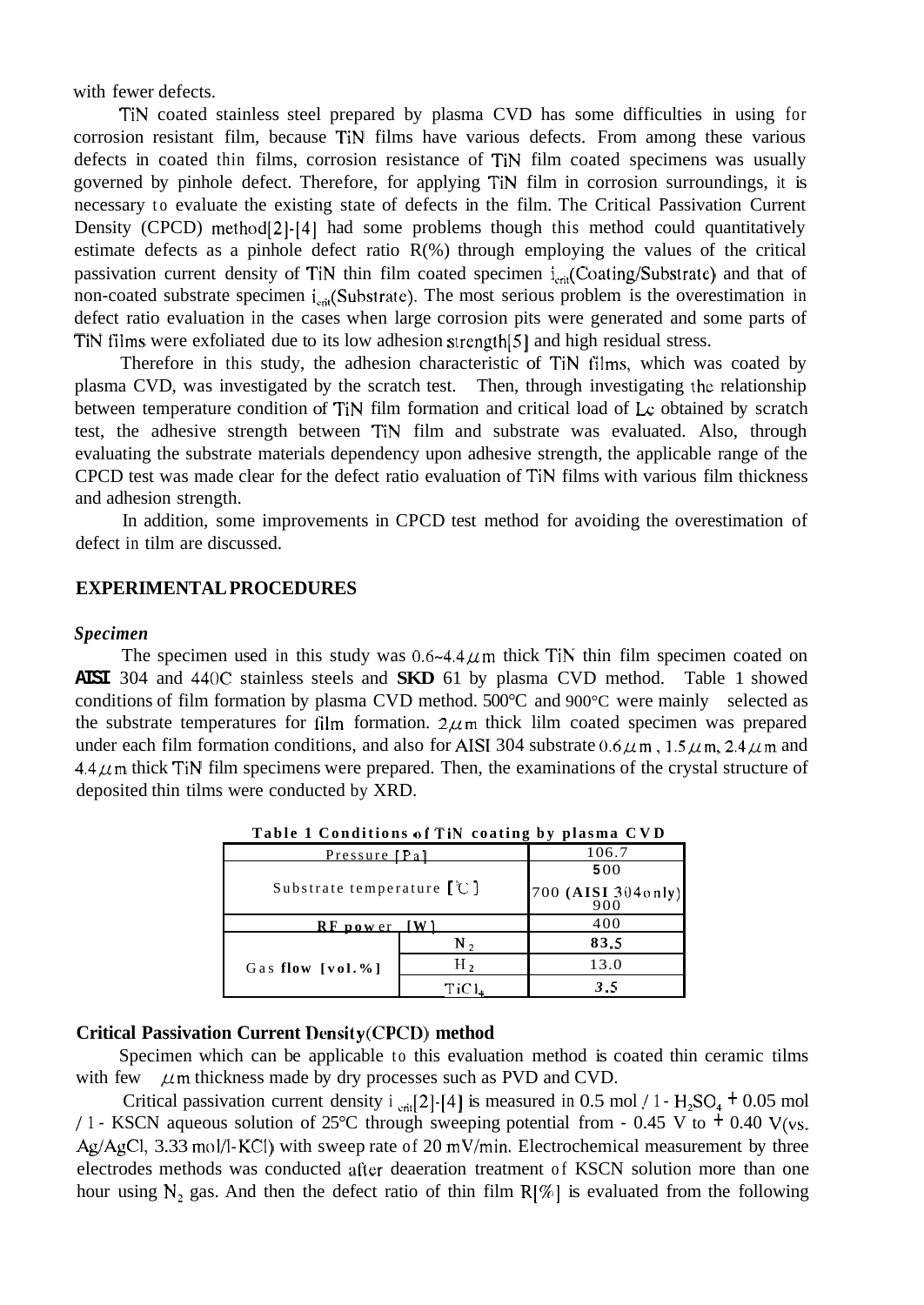equation.

$$
R = \frac{1}{rs} \quad x \quad \text{33333} \quad \text{(Coding/Substrate)}
$$
\n
$$
R = \frac{1}{rs} \quad x \quad \text{4433} \quad \text{55}
$$
\n
$$
i_{\text{crit}} \text{ (Substrate)}
$$
\n
$$
(1)
$$

Where,  $i_{\text{crit}}$ (Coating/Substrate) is the critical passivation current density of TiN thin film coated specimen and  $i_{\rm cri}$ (Substrate) is that of non-coated substrate specimen. The value of the shape factor of corrosion pit **fs** is equivalent to 2, in case when the morphology of corrosion pit is semielliptical.

## *Scratch test*

Scratch test was conducted under the conditions shown in Table 2 using scratch testing machine of Revetest made by Nanotech Co. Ltd. The critical load of LC for initiation **of**  microdelamination of thin f'ilm obtained by scratch test was determined employing the JSME(Japan Society of Mechanical Engineers) Standard **S** 010-1996 "Standard Method for Evaluating the Defects in the Coatings Made by Dry Processings"[3]. The value of LC was synthetically evaluated from both the changes in friction load and *AE* counts and the morphology changes in scratch trace detected by microscopic observation.

| <b>Indenter</b>    | Tip radius   | $200~\mu$ m         |  |
|--------------------|--------------|---------------------|--|
|                    | Material     | Diamond             |  |
|                    | Loading rate | $100$ N/min         |  |
| Sliding rate of TP |              | $10 \text{ mm/min}$ |  |
| AE sensitivity     |              |                     |  |

**Table 2 Conditions of scratch test** 

#### **RESULTS AND DISCUSSIONS**

#### *Scratch test results*

In Figures 1,3,6 and 7, diagrams of frictional force and AE counts changes depending upon vertical load were obtained by scratch test conducted by using various kinds of TiN films(substrate temperature:500°C-900°C, film thickness:1.5  $\mu$  m - 2.4, $\text{m}$ ) formed on AISI 304 stainless steel substrate by CVD method. *Also,* surface morphologies of coated specimens after scratch test were shown in Figures 2,4 and 5. In this paper, the critical load of LC for the initiation







304 Substrate temperature: 500°C, 304 after scratch test, Substrate Film thickness:  $2.0 \mu$  m temperature:  $500^{\circ}$ C,  $2.0 \mu$  m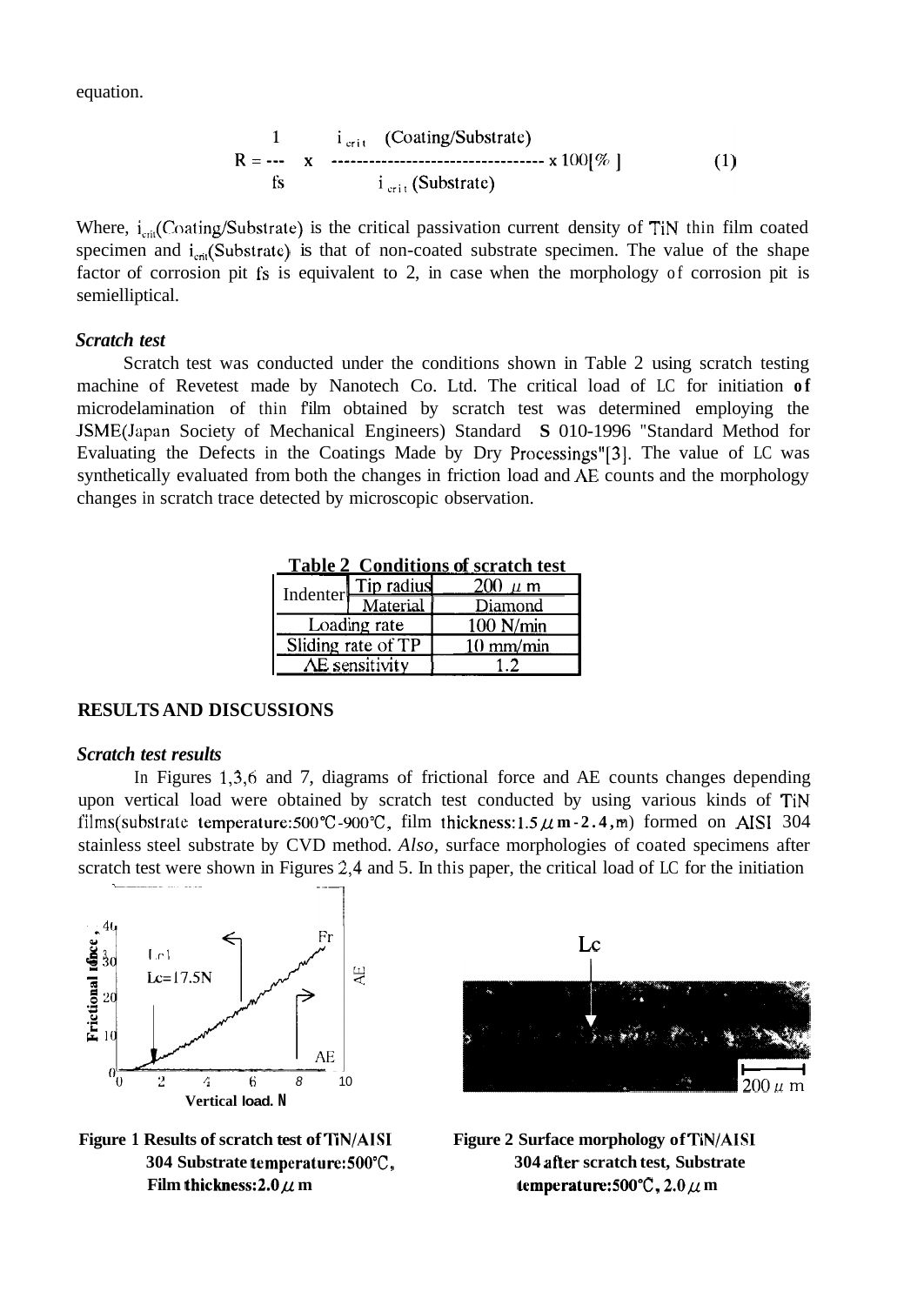

**Figure 3 Result of scratch test of TiN/AISI 304 Substrate**  Temperature:  $700^{\circ}$ C, Film thickness:  $1.5 \mu$  m



**after scratch test :700°C,**  $1.5p$  **m after scratch test :700°C,**  $1.5\mu$  **m** 



of micro delamination was mainly determined by examining the morphological changes in the scratch trace observed by optical microscope. At the same time, $AE$  count, and frictional force changes detected in the scratch test were **took** into consideration. In Table 2, conditions of scratch test, were indicated.

For  $2.0 \mu$  m thick TiN film coated at  $500^{\circ}$ C, the critical load LC was mainly determined by the scratch trace morphology change shown in Figure 2. The critical load Lc for  $1.5 \mu$ m thick TiN film made at substrate temperature 700°C was obtained to be 37.5N from the AE counts change shown in Figure 3. For  $2.4 \mu$ m thick TiN film made at substrate temperature 700°C, the critical load Lc was determined to be  $36.8N$ (Figure 6) mainly considering the morphological change in scratch trace observed by optical microscope. *Also*, the critical load  $\text{Lc}$  for 2.0  $\mu$ m thick TiN film coated at 900°C **was** determined to be 50.4N(Figure 7) from the microscopic observation of morphological changes **of** scratch trace.



Employing the same test procedures scratch tests were conducted to determine the critical load LC for both TiN/AISI 440C stainless steel and TiN/SKD 61 coating systems. *Also* in these cases, the critical load **of** LC for the initiation of micro delamination was mainly determined by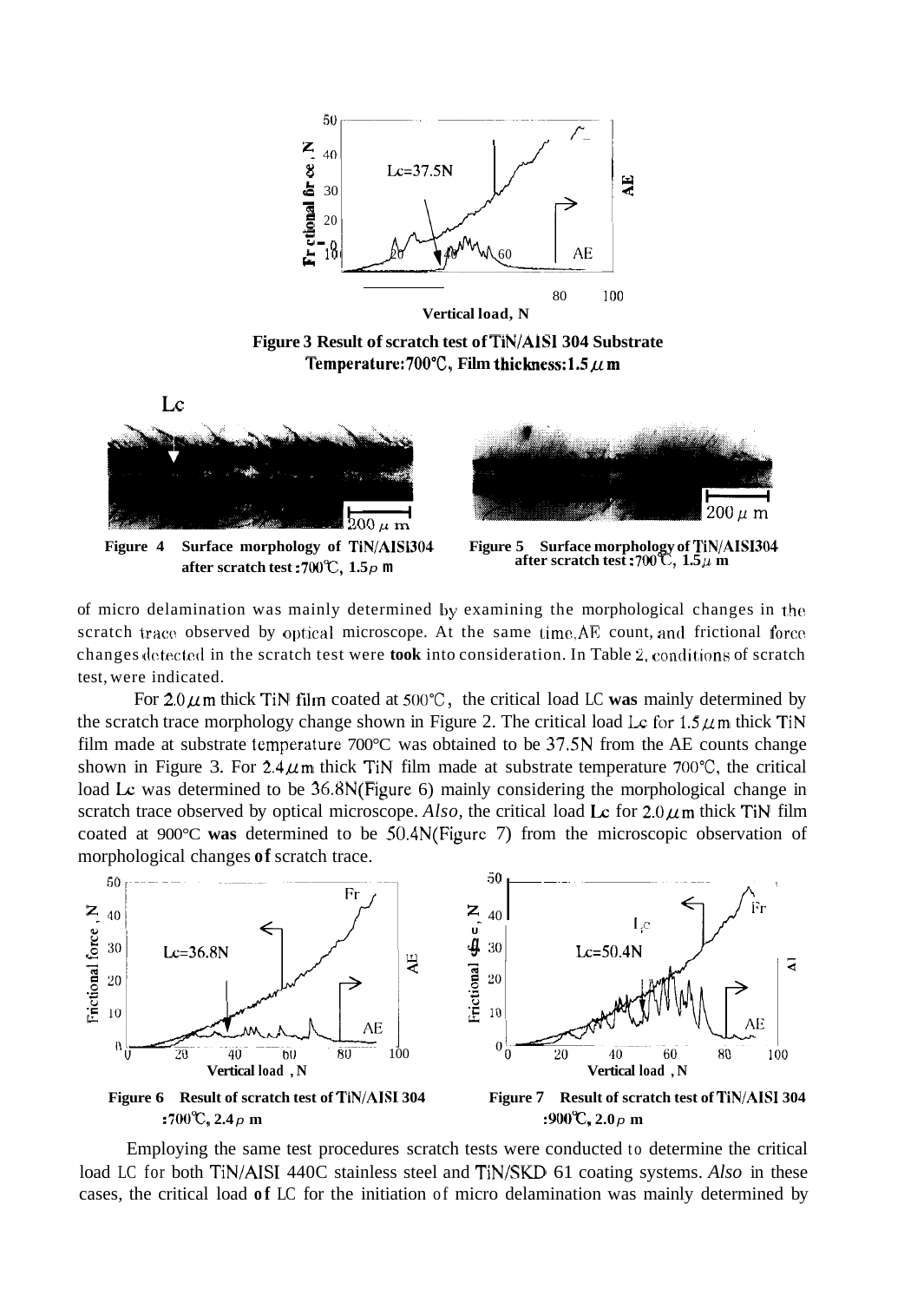examining the morphological changes in the scratch trace observed by optical microscope. Obtained **LC** data were shown in Table 3 together with the date for TiN/AISI 304 stainless steel substrate.

| Substrate       | Film        | Substrate materials |             |               |
|-----------------|-------------|---------------------|-------------|---------------|
| Temperature     | thickness   | <b>AISI 304</b>     | AISI $440c$ | <b>SKD 61</b> |
| $500^{\circ}$ C | $2.0 \mu m$ | 17.5N               | $9.6N*$     | 29.1 N        |
|                 | $0.6 \mu m$ | Not evaluated       |             |               |
|                 | $1.5 \mu m$ | 37.5 N              |             |               |
| $700^{\circ}$ C | $2.0 \mu m$ | Not evaluated       |             |               |
|                 | $2.4 \mu m$ | 36.8N               | ------      |               |
|                 | $4.4 \mu m$ | Not evaluated       |             |               |
| $900^{\circ}$ C | $2.0 \mu m$ | 50.4 <sub>N</sub>   | 57.7 N      | 56.5 N        |

**Table 3 The critical load LC for the initiation of micro delamination obtained by scratch test** 

\* The delamination morphology is different from other specimens

### *Dependency of the critical load Lc upon substrate material and substrate temperature*

The critical load LC for the initiation of micro delamination increased with the increase of the substrate temperature in the film formation process. This means that the adhesion strength between TiN tilm/substrate increased with the increase of processing temperature of thin film formation. Under the film formation temperature 900"C, the **LC** value of TiN coating becomes largest for **AISI** 440C stainless steel substrate. **It** decreases in the following order, i.e., TiN/AISI 440C, TiN/SKD 61 and TiN/AISI 304. The same tendency was also seen in TIN films formed at 500°C excepting **AISI** 440C substrate whose deformation morphology was different from other TiN/substrate systems.

The generation of hair crack was seen only in AIS1304 substrate specimens, on the contrary, no cracks were generated both in AISI 440C stainless steel and **AKD** 61 substrate specimens. This implies that the generation of hair crack was dependent upon the hardness or the ability of plastic deformation of substrate materials. In fact, the hardness of these substrates material were detected by Vickers Indentation and obtained as 667[kgf/mm2] for **AISI** 440C, 547[kgf/mm<sup>2</sup>] for **SKD** 61 and 169[kgf/mm<sup>2</sup>] for AISI 304 stainless steel, respectively.

## *Evaluation of Defect Ratio in RN Coating Film by CPCD Method*

The defect ratio R[%] of various types of TiN/substrate materials systems were evaluated by the Critical Passivation Current Density (CPCD) method and shown in [Figure](#page-5-0) **8. As** mentioned before, the most serious problem is the overestimation in defect ratio evaluation in the cases when large corrosion pits were generated and some parts of TiN films were exfoliated due to its low adhesion strength and high residual stress[6]. Therefore, to examine the correspondence between the evaluated defect ratio by CPCD method and true defect ratio in TiN thin film, the initial defect ratio of  $2.0 \mu$ m thick TiN film coated on AISI 304, AISI 440C and **SKD** 61 substrates at 500°C and 900°C was determined by the microscopic observation before electrochemical measurement. *Also,* the initial defect ratio of  $1.5 \mu$ m and  $4.4 \mu$ m thick TiN film coated on **AISI** 304 substrates at 700°C was determined by the microscopic observation before electrochemical measurement. From these result, only the obtained values of initial defect ratio of TiN/AISI 304 specimen coated at 700 $^{\circ}$ C was shown also in this figure. The initial defect ratio of  $2.0 \mu$ m thick TiN film coated on AISI 304, AISI 440C and **SKD** 61 substrates at 500°C was obtained to be ranged about  $0.9\%$ -1.7% irrespective of substrate materials which was relatively large value. In contrast, the defect ratio **R[%]** evaluated by CPCD method was overestimated **to** be 35.1% for TiN film coated on **AISI** 304 substrate in which remarkable exfoliation was generated. The defect ratio **R[%]**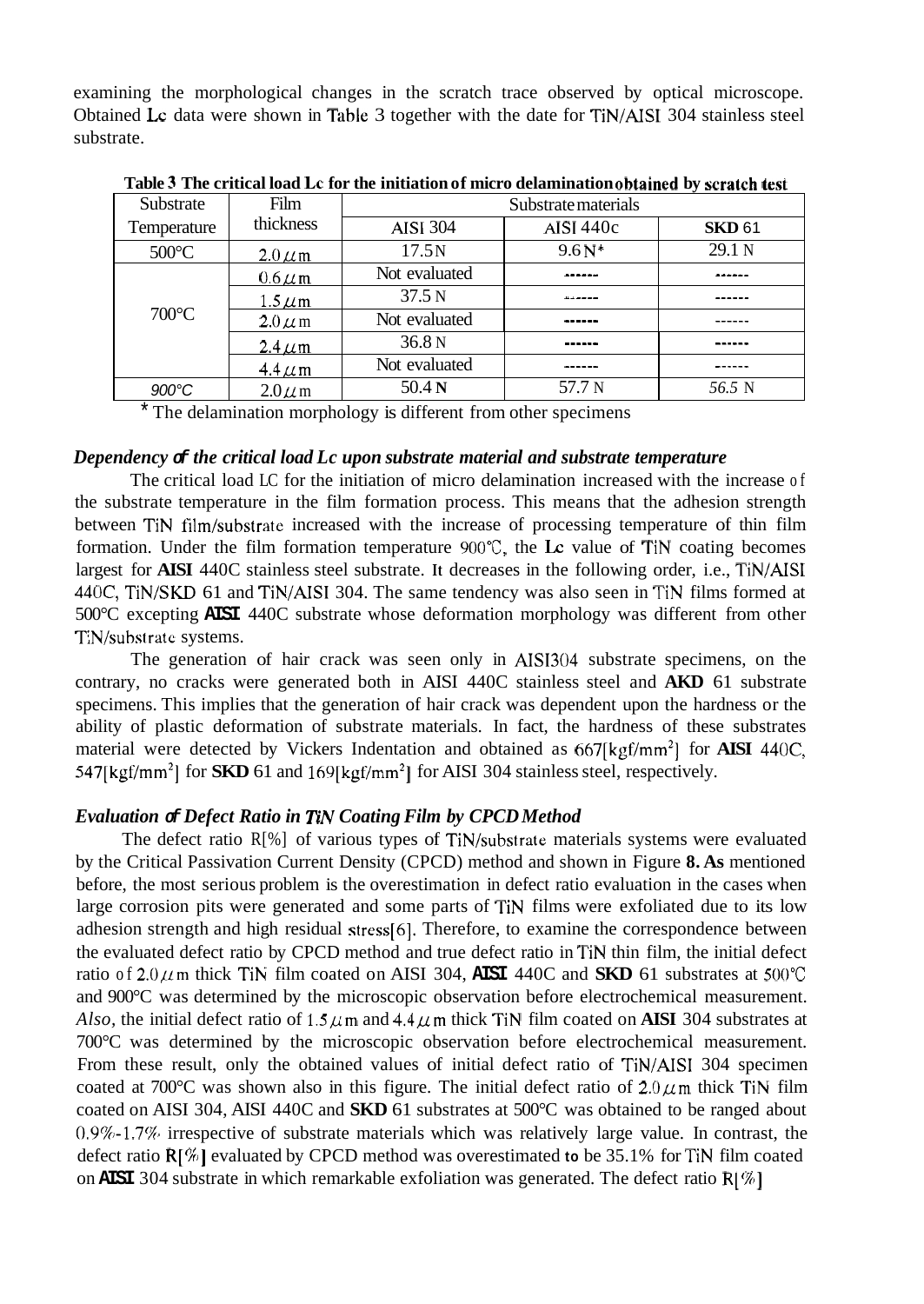<span id="page-5-0"></span>

**Figure 8 Relationship between TIN film thickness and defect ratio, in 0.5 moVI-H,SO,** + **O.OSmol/l-KSCN aq. Soh.** 

evaluated by CPCD method was also overestimated to be 9.44% for TiN/SKD 61 specimen in which large corrosion pits were generated compared with the initial defect size and some parts of TiN films were exfoliated. In the case of TiN/AISI440C specimen, the defect ratio R[%] evaluated by CPCD method was obtained to be 0.927% which was the smallest values in the specimens coated at 500°C instead of seeing some large sized corrosion pit and a little exfoliation in relatively small region. In this case, however, the defect ratio **R[%]** evaluated by CPCD method cannot be discussed with the adhesion characteristics of TiN film because the morphology of the exfoliation of this specimen was different from those of other substrate specimens.

Then, the initial defect ratio of  $2.0 \mu$ m thick TiN film coated at 900 $\degree$ C on AISI 304, AISI 440C and **SKD** 61 substrates obtained by the optical microscopic measurement was about 0.3% which correspond to TiN film with little defect. In these specimens, no remarkable generation of large corrosion pits and the exfoliation were seen after the CPCD test. The defect ratio R[%] evaluated by CPCD method method was 0.586% for TiN film coated on AISI 304 substrate. The defect ratio R[%] of TiN/AISI440C specimen was evaluated to be 0.144%, and that of TiN/SKD 61 specimen was obtained to be 0.448%. These evaluated values of  $R[\%]$  were relatively small reflecting the higher adhesion strength between TiN coating and substrate metals. In fact, the critical load **LC** for micro delamination of TiN films coated at 900°C showed relatively large values more than 50N. Therefore, no remarkable generation of large sized corrosion pit and the exfoliation were suppressed in this case. The superior correspondence between the defect ration R[%] determined by COCD method and the initial defect ratio detected by the microscopic observation was recognized. In this case, the defect ratio values determined by the CPCD test showed largest value for TiN/AISI 440C specimen, and that became the smallest for TiN/AISI 304 stainless steel specimen. These data were corresponded with the **Lc** values obtained by the scratch **test.** 

The initial defect ration of  $1.5 \mu$ m and  $4.4 \mu$ m thick TiN films coated on **AISI** 304 stainless substrate at 700°C was determined by the microscopic observation before electrochemical measurement and shown in Figure **8.** The defect ratio values of TiN/AISI 304 specimens with 0.6  $\mu$ m, 1.5 $\mu$ m, 2.4 $\mu$ m and 4.4 $\mu$ m thickness were evaluated by the CPCD method and shown also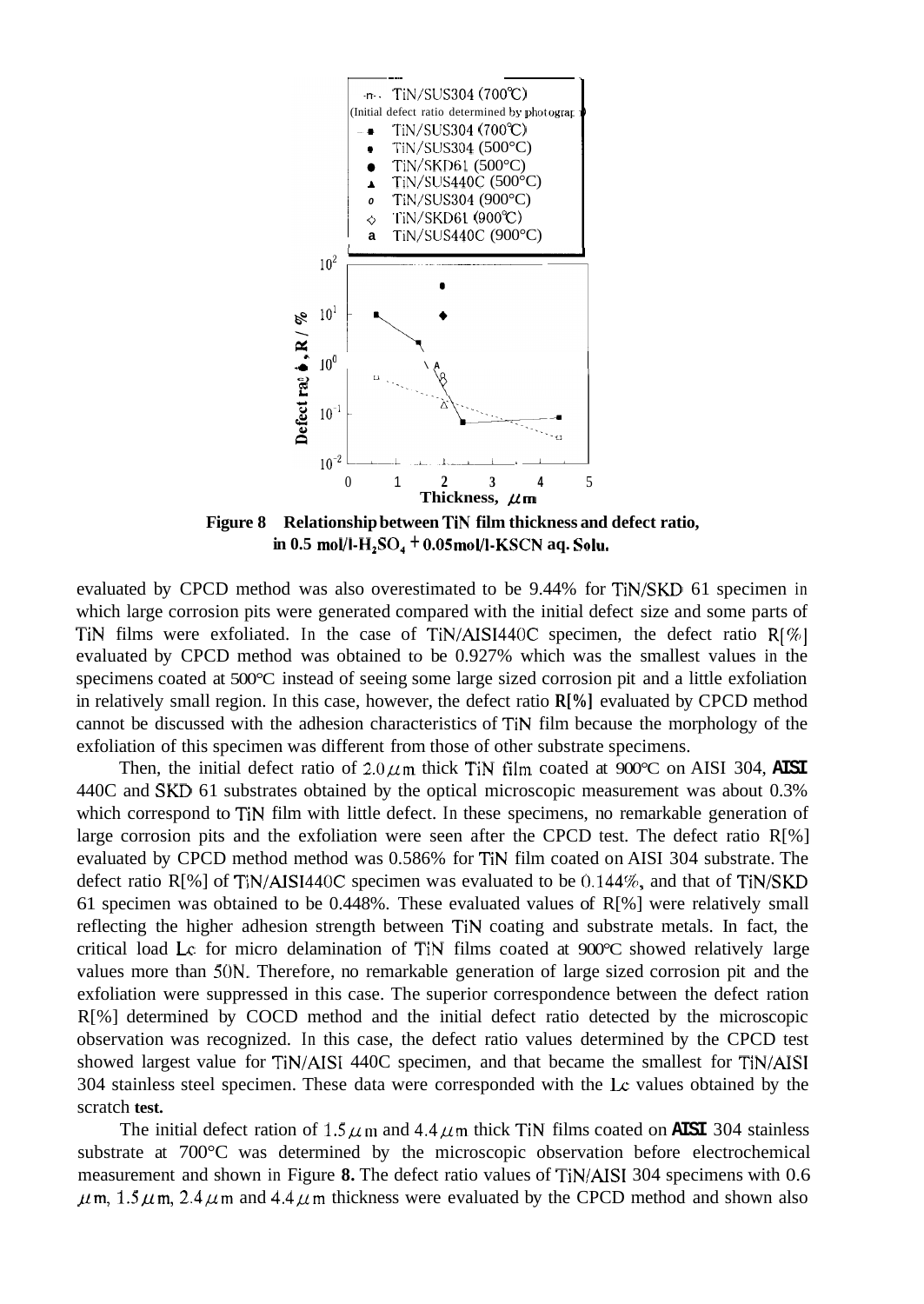in this figure. The defect ratio R[%] of TiN/AISI specimens with  $2.4 \mu$ m and  $4.4 \mu$ m thickness determined by the CPCD method showed relatively good correspondence with the true defect ration obtained by the microscopic observation. Therefore, the CPCD method can be applicable to the defect ratio evaluation of these specimen with thickness larger than  $2.4 \mu$ m. In contrast, in the case of TiN/AISI 304 specimen whose film thickness was smaller than  $2.0 \mu$ m the defect ratio value R[%] determined by the CPCD method were overestimated as shown in [Figure](#page-5-0) **8** compared with the true defect ratio 0.3%-0.5% determined by the microscopic observation due to the generation of large sized corrosion pit and the exfoliation of TiN film shown in Figure *9* whose mechanism was schematically shown in Figure 10. These defect ratio value R[%] were measured in 0.5 kmol /  $m^3$  - H<sub>2</sub>SO<sub>4</sub> + 0.05 kmol /  $m^3$  - KSCN aqueous solution of 25°C which was relatively severe environment for accelerating pitting corrosion at defect of TiN thin film.



**Corrosive solution** Pinhole n vinnen **Substrate** 

**Figure 9 Surface morphology of TiN/SUS304 after CPCD test in 0.5 mol/l**  $\cdot$  **<b>H**<sub>2</sub>SO<sub>4</sub> + 0.05 mol/l – **KSCN** 



Therefore, in the followings, The defect ratio evaluations for  $0.6 \mu$ m,  $1.5 \mu$ m thick TiN films coated on AISI 304 stainless substrate at 700°C were conducted in 0.5 mol / **1** - **H,SO,** + 0.01 mol / **1** - KSCN aqueous solution of 25°C for suppressing the generation **of** large sized corrosion pit and the exfoliation of TiN film itself. *Also,* The defect ratio **R[%]** values for TiN films coated on AISI 304, TiN/AISI 440C and TiN/SKD 61 substrate at 500°C were evaluated in the same solution, and shown in Figure 11. The defect ratio for  $1.5 \mu$ m thick TiN films coated on AISI 304 stainless substrate at 700°C were obtained to be 0.953% which showed a little improvement in obtained result of the defect ratio through avoiding the exfoliation as shown in [Figure 12](#page-7-0) because of **test** being conducted in less severe corrosive solution. In contrast, in the case of TiN film whose thickness was  $0.6 \mu$ m, **R[%]** value was obtained to be 3.77% which showed a little improvement in the CPCD test result. In the case of TiN films coated on three kinds of substrate metals at 500°C the defect ratio data  $\mathbb{R}[\mathcal{E}]$  obtained in 0.5 mol / **1 -**  $H_2SO_4$  + 0.01 mol / 1 - KSCN aqueous solution of 25°C showed little improvement due to the inferior adhesive strength between TiN film and metal substrate. For these reasons, the CPCD method can not apply for the defect ratio evaluation of these TiN film coated at 500°C.

## **CONCLUSIONS**

The adhesion characteristic of TiN films, which was coated by plasma CVD, was investigated by the scratch test. Then, through investigating the relationship between temperature condition of TiN film formation and critical load of Lc obtained by scratch test, the adhesive strength between TiN film and substrate was evaluated. *Also,* through evaluating the substrate materials dependency upon adhesive strength, the applicable range of the CPCD test was made clear for the defect ratio evaluation of TiN films with various film thickness and adhesion